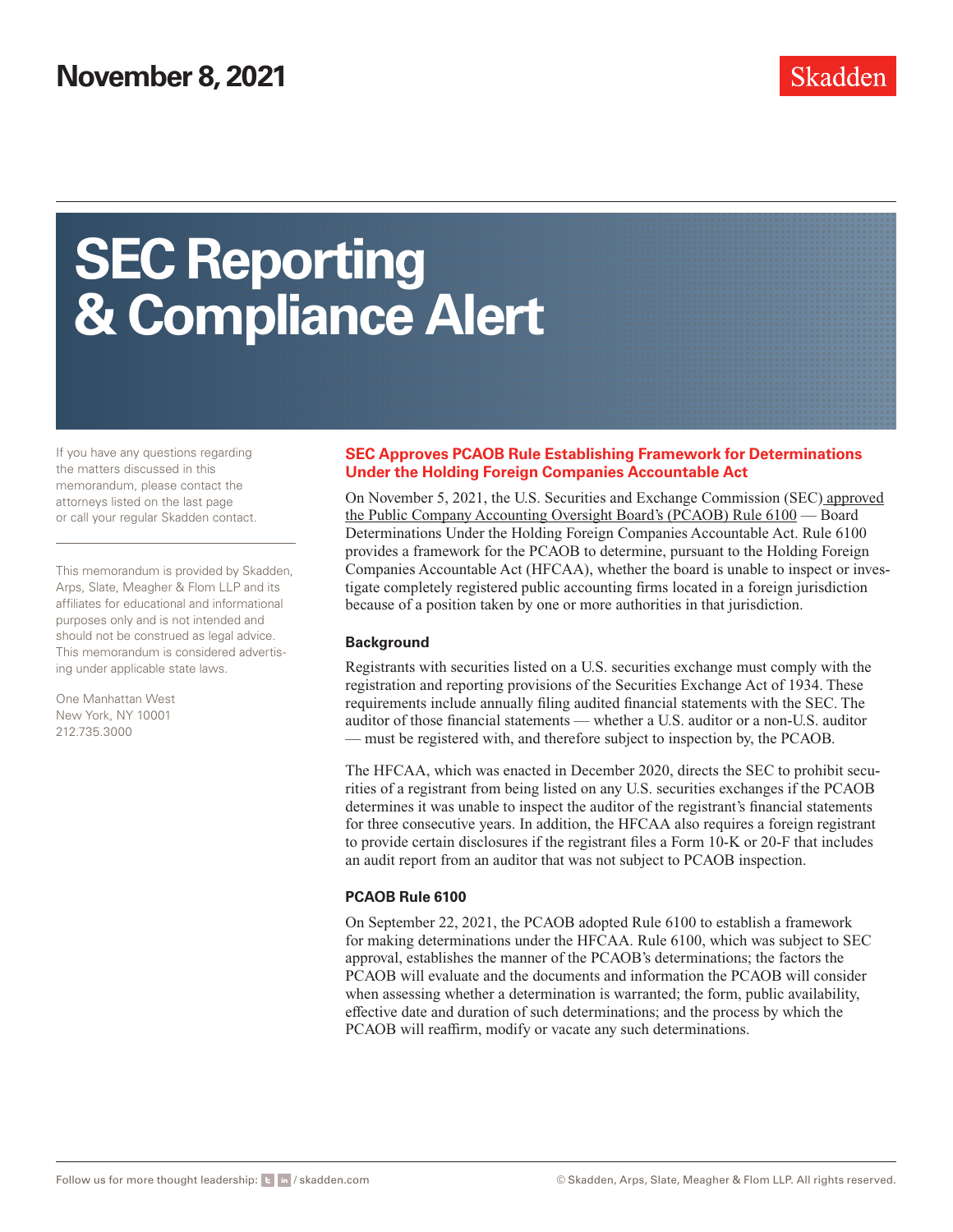# **SEC Reporting & Compliance Alert**

#### **Two Types of Determinations**

Rule 6100 provides that the PCAOB may make two types of determinations: (i) determinations as to a particular foreign jurisdiction; and (ii) determinations as to a particular registered accounting firm. The PCAOB anticipates that most determinations made under Rule 6100 will be jurisdiction-wide determinations.

- **Headquartered in a Particular Jurisdiction.** The PCAOB may determine that it is unable to inspect or investigate completely registered public accounting firms "headquartered" in a particular foreign jurisdiction because of a position taken by one or more authorities in that jurisdiction. Headquartered is defined as the firm's principal place of business (*i.e.*, where the firm's management directs, controls and coordinates the firm's activities). The PCAOB would presume that a firm is headquartered at the physical address reported by the firm as its headquarters to the PCAOB in its required filings. Absent an indication that the headquarters address reported by a firm may not be its principal place of business, the PCAOB would use that address to determine where the firm is "headquartered" for purposes of the rule.<sup>1</sup>

Historically, the types of positions taken by foreign authorities that have impaired the PCAOB's ability to conduct inspections or investigations in a jurisdiction include gatekeeper laws (which provide that an auditor can transfer its audit work papers to the PCAOB only via a local non-U.S. regulator), personal data protection laws, state secrecy laws, banking secrecy laws, commercial secrecy laws and other laws.

- **Particular Registered Firm With an Office in a Foreign Jurisdiction.** The PCAOB may determine that it is unable to inspect or investigate completely a particular registered public accounting firm that has an office located in a foreign jurisdiction because of a position taken by one or more authorities in that jurisdiction.<sup>2</sup> The PCAOB's approach in determining where a firm's offices are located is similar to its approach in determining where a firm is headquartered: The PCAOB will look principally to the firm's PCAOB filings, but if any uncertainty arises as to whether a firm has an office in a jurisdiction, the PCAOB may consider other information regarding the firm and may request additional information from the firm.

Now that the SEC has approved Rule 6100, the PCAOB will promptly make determinations under the rule. Thereafter, the PCAOB will consider, at least annually, whether changes in the facts and circumstances support any additional determinations. If so, the PCAOB will make such additional determinations, as and when appropriate, to allow the SEC on a timely basis to identify covered issuers in accordance with the SEC's rules.

#### **Factors for PCAOB Determinations**

In determining whether it is able to "inspect or investigate completely," the PCAOB will consider whether it:

- can select the audits and audit areas it will review during inspections and the potential violations it will investigate; $3$
- has timely access to firm personnel, audit work papers, and other documents and information relevant to its inspections and investigations, and the ability to retain and use such documents and information; and
- can otherwise conduct its inspections and investigations in a manner consistent with the provisions of the Sarbanes-Oxley Act of 2002 and the PCAOB's rules.<sup>4</sup>

#### **Basis for PCAOB Determinations**

The PCAOB may consider any documents or information it deems relevant to make its determinations, including, but not limited to:

- laws, statutes, regulations, rules, ordinances and other legal authorities of the foreign jurisdiction;
- the entirety of the PCAOB's efforts to reach and secure compliance with agreements with foreign authorities in the jurisdiction, including whether an agreement was made, the terms of any such agreement, and the foreign authorities' interpretation of and performance under such agreement; and
- the PCAOB's experience with the foreign authorities' other conduct and positions taken relative to PCAOB inspections or investigations.

 $1$  With respect to a member firm of an international firm network, if it is a separate legal entity from the other member firms in the network and signs audit reports in its own name, the PCAOB would not treat other member firms in the network as being "located" or having an "office" in that jurisdiction merely because they are part of the same network as a member firm subject to the jurisdiction-wide determination.

<sup>&</sup>lt;sup>2</sup> Similar to the jurisdiction-wide approach, if a member firm of an international firm network becomes subject to a PCAOB determination under Rule 6100(a)(2), and is a separate legal entity from the other member firms in the network and signs audit reports in its own name, the PCAOB would not treat it as an "office" of other member firms within the network, and accordingly the other member firms would not be subject to that PCAOB determination.

<sup>&</sup>lt;sup>3</sup> This factor encompasses situations in which a foreign authority takes the position that certain engagements, or certain parts of engagements, cannot be reviewed during an inspection, or that the PCAOB cannot decide when (*i.e*., in which inspection year) certain engagements will be reviewed. It also encompasses situations in which a foreign authority takes the position that the PCAOB cannot decide what potential violations it will investigate.

<sup>4</sup> This factor includes the PCAOB's ability to satisfy inspection frequency requirements, to identify violative acts during inspections, to impose sanctions for noncooperation with an investigation and to share information with the SEC and other regulators.